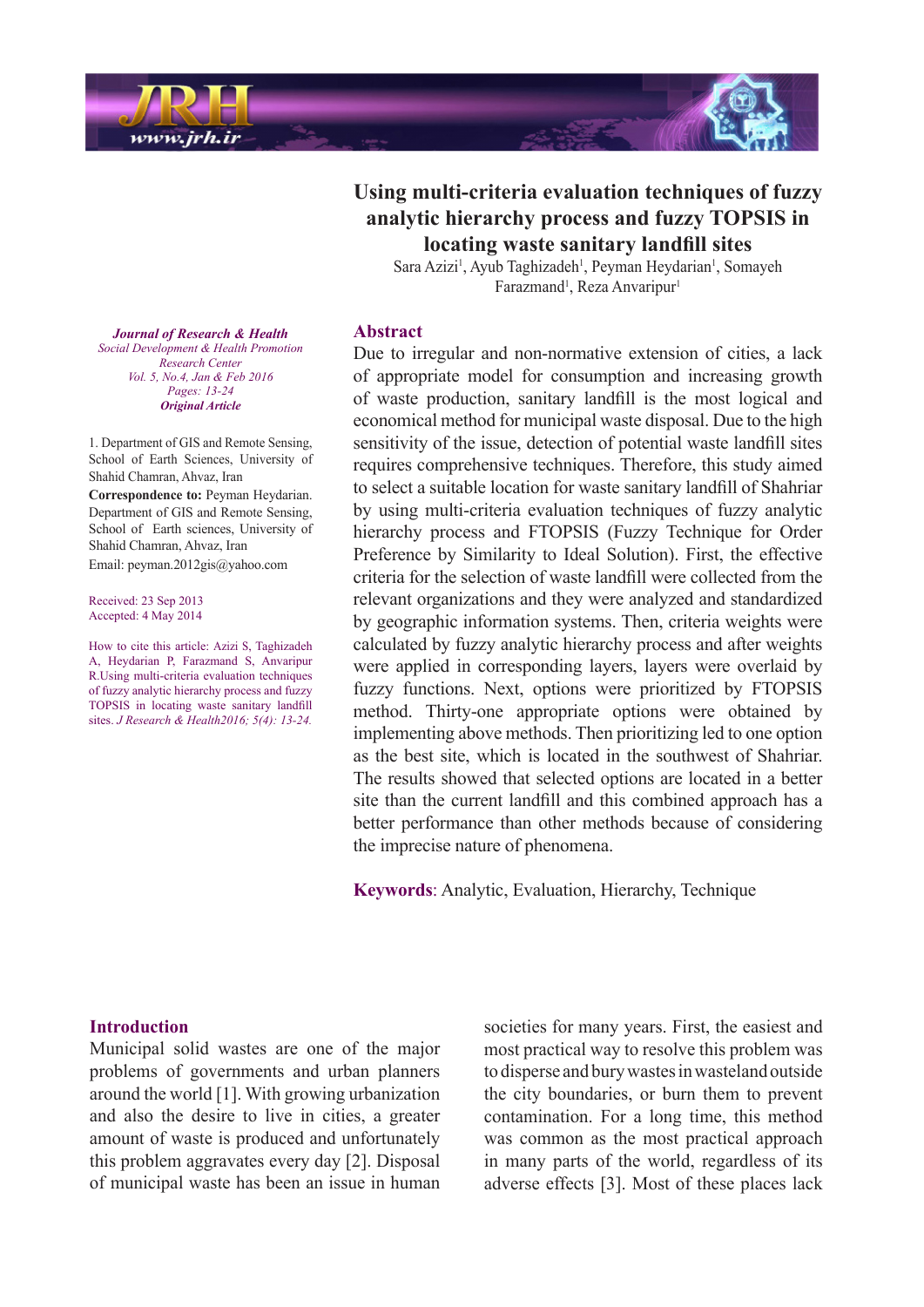the potential to take types of waste, especially toxic materials, so they create numerous environmental problems. Hence, since long ago, some city authorities have revised municipal solid wastes disposal under their management and have reviewed other methods. Sanitary waste disposal is considered as important as recycling by managers of many large cities in the world [4]. In sanitary waste disposal, waste is spread and compressed as a layer on the ground or inside natural and artificial cavities and is covered with a layer of soil or other materials. Although more than  $60$  years is passed from sanitary waste landfill plan while other solid waste processing and disposal methods have been developed, solid waste landfill engineering is still considered the most common methods of municipal, industrial and hazardous waste disposal. Solid waste landfill engineering has 3 stages as follows: landfill site selection, landfill preparation and landfill operations [5].

One of the most important stages of development and design of waste landfill projects is to select the optimal landfill. Landfills are strategic places defined as solid waste collection point where wastes are burned or compressed  $[6,7]$ . Selection of landfill is a complicated and time consuming process requiring the evaluation of many factors and features [8]. Several criteria are proposed for selecting an appropriate location for waste landfill, each of which has its peculiar limitations and conditions for proper site selection. In other words, each criterion is based on a scientific context such that site selection studies have gained multidimensional identity and interdisciplinary structure [9]. Basic parameters for site selection include suitability of the place in terms of geology, ecology, hydrogeology, hydrology, topography and climatic conditions. Other factors include transportation and social and economic factors [10]. Also, many features of the sanitary landfill selection process pertain to location, which has created incentives to use geographical methods and made it possible to combine multiple features by using geographic information systems  $(GIS)$  [11,12]. Hence, GIS can be used with fuzzy logic and analytic hierarchy process to find the best site for waste landfill and can prepare a powerful tool for problem solving and decision-making [13]. Fuzzy logic was developed by Professor A. Lotfi Zadeh at UC Berkeley, America for acting under uncertainty. This theory can mathematically form many concepts, variables and systems that are vague or imprecise and can provide the context for argument, control and decision-making under uncertainty  $[14]$ . Analytical hierarchy process (AHP) is a flexible, strong and simple method and is best applied under conditions that selection criteria are opposite. The multi-criteria evaluation method was first suggested by Thomas L. Saaty and has had numerous applications so far, particularly in regional planning  $[15]$ . Analytical hierarchy process is in fact one of the most comprehensive systems designed for multi-criteria decision-making. This process, which is based on paired comparisons, can include various options in decision-making criteria. One superior advantage of this method and can analyze sensitivity on criteria and subis calculating the rate of compatibility and mentioned disadvantages can be resolved by incompatibility of decision  $[16]$ . The abovecombination of AHP and fuzzy logics, besides providing the advantages of both approaches as follows: providing an understandable structure between multi-criteria decision-making with a set of quantitative and qualitative data, the presence of hierarchal, independent and understandable structure, reducing incompatibility coefficient and producing forms with priority  $[17]$ . FAHP logic reflects human thoughts in using approximate and uncertain information for decision-making [18]. Researchers have integrated the fuzzy theory and AHP to improve uncertainty and others have combined AHP and other fuzzy methods such as TOPSIS to overcome problems [16]. Likewise, Hadiani et al. developed a model by using fuzzy logic to determine the value and weight of various criteria affecting landfill site selection in Zanjan and their results were largely satisfactory with ground control [19]. Rahnama et al. used ordered weighted averaging method and GIS to select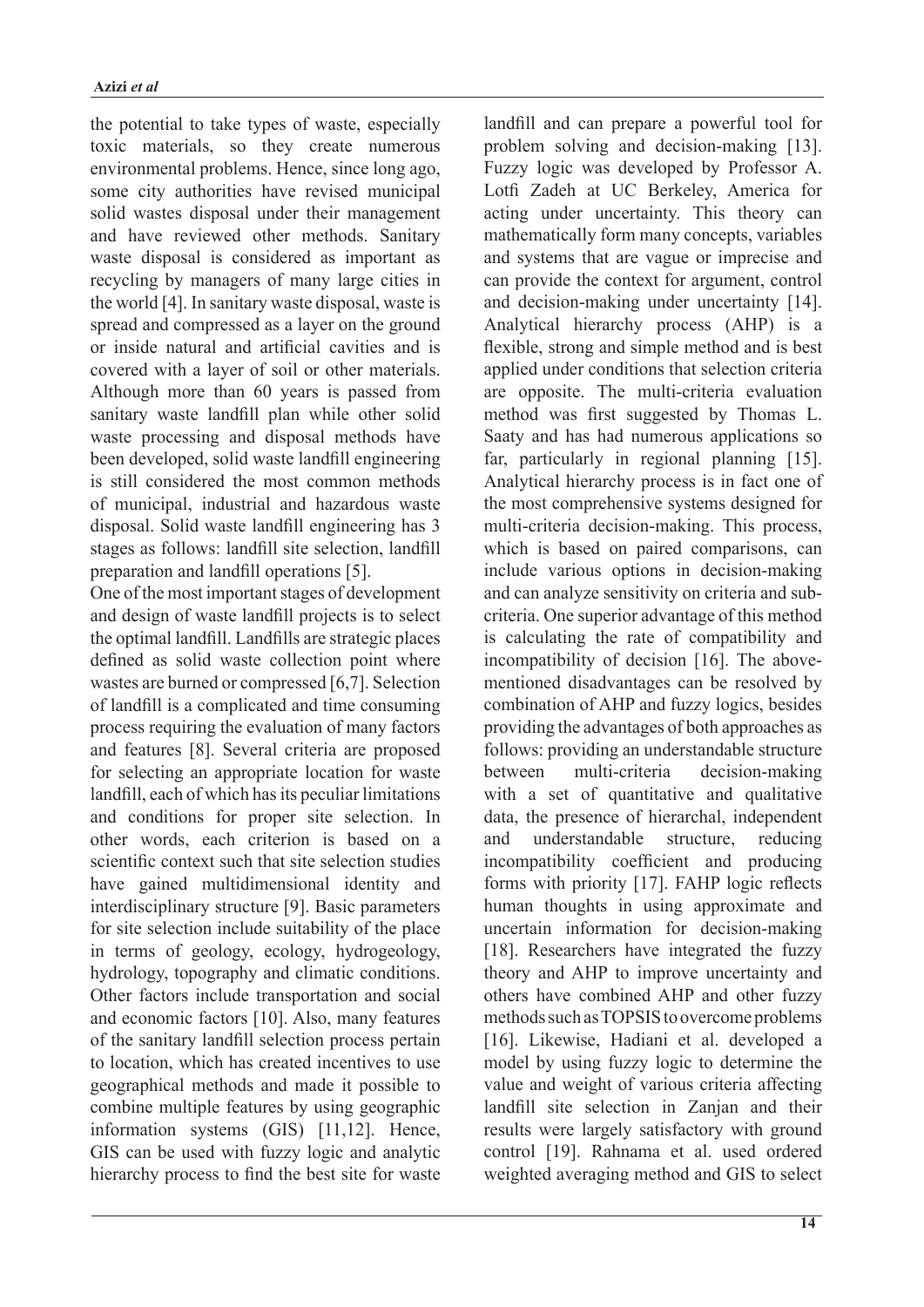the appropriate waste landfill in Mashhad [20]. Other studies have been conducted in and out of Iran by using AHP method, the weighted linear combination, fuzzy algorithms and GIS  $[14,21]$ 23]. In this study, according to methods of previous studies, and also considering the nature of natural phenomena affecting waste landfill site selection, a comprehensive combination of available methods is used including fuzzy AHP, FTOPSIS and GIS for Shahriar waste landfill site selection. Software used for this purpose included ArcGIS 10.1, Expert Choice

and Matlab. The study area is Shahriar, one of 12 cities of Tehran province, with 320 square kilometers. This city is located on the west of Tehran Province, with an average altitude of 160 meters above sea level and located at 50 $^{\circ}$  56' to 51 $^{\circ}$  53' E and 35 $^{\circ}$  33' to  $35^{\circ}$  40' N. According to census conducted in 2006, estimated population of Shahriar was  $574,740$ , of whom  $446,057$  people were living in urban areas and  $128,683$  people in rural areas. Figure  $(1)$  shows the location of the study area.



**Figure 1** The study area

# **Method**

Effective factors, criteria and limitations are required as map layers and should be processed and analyzed for site selection in GIS. In other words, various socioeconomic, cultural and environmental aspects in each region should be noted for selecting appropriate waste landfill site [3]:

Waste should be buried in an area which is not economically valuable.

The landfill should not be in areas of active fault movement or such a potential in future. Because the study area did not have a steep slope, this criterion was not applicable.

Landfill should not have a slope greater than 20 degrees and should be away from the city center and also important areas such as airport.

The landfill should have clay soil with greater thickness and low permeability, and the water table of groundwater should not be high and should have sufficient distance from surface waters. The area of landfill should meet the current and future needs. According to above discussions, this study was conducted in two stages, the first stage included: Data collection, Standardization, Weighting with FAHP method and Layers overlap by FUZZY OPERATOR. And in the second stage, options were prioritized by FTOPSIS (Figure 2).

Data collection: First, the parameters and criteria for appropriate sanitary landfill site selection were identified, examined and selected by reviewing standards of the Environmental Protection Agency, the Ministry of Interior and the international experiences. Criteria should have those features that adequately represent the nature of multi-criteria decision-making; in other words, they should be comprehensive, operational, degradable, non-repetitive and possibly at the minimum state [24]. The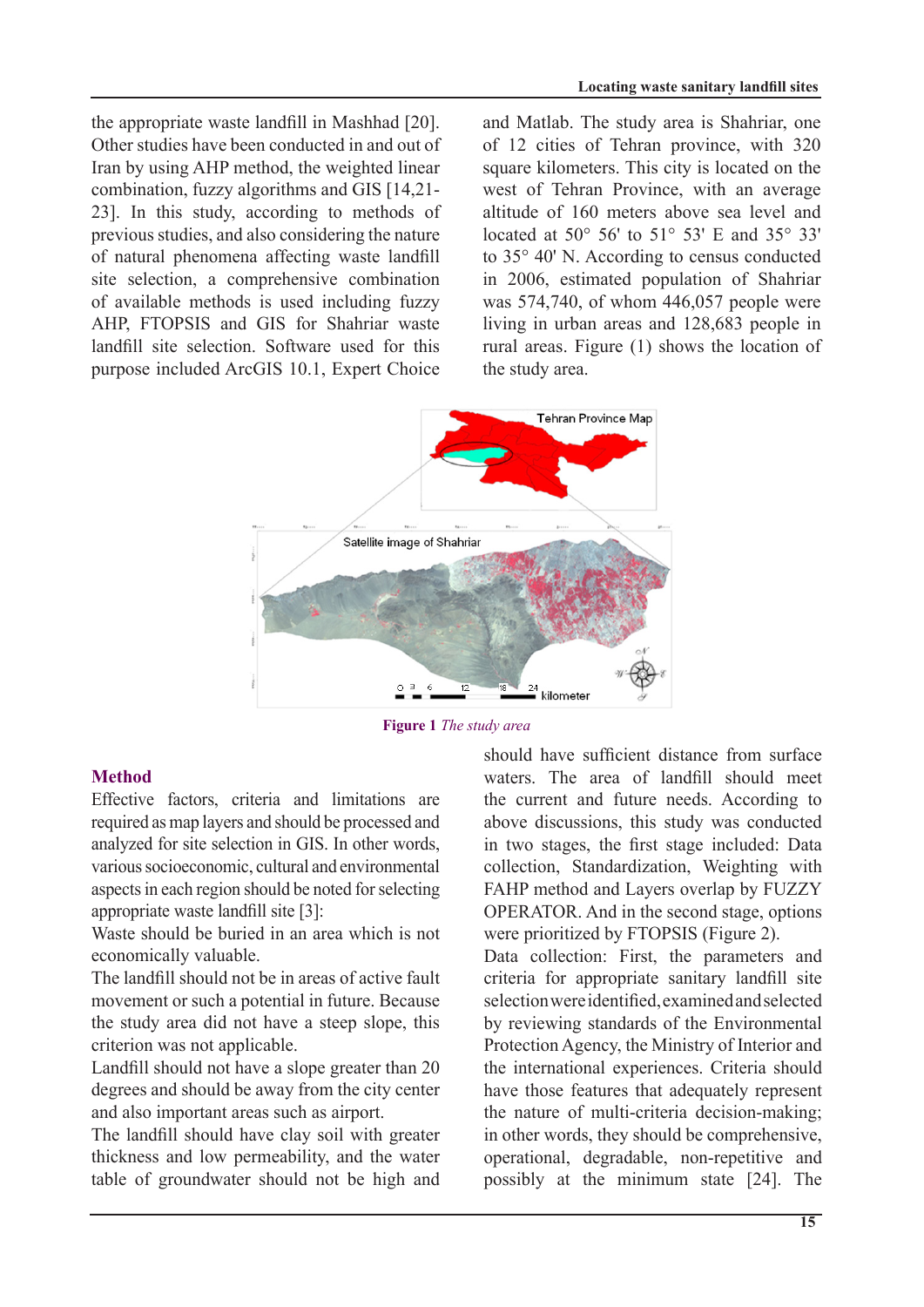

**Figure 2** Flowchart of locating waste sanitary landfill sites

parameters are a subset of six main criteria including environmental factors, socioeconomic factors, accessibility factors, hydrological factors and tectonic factors (Table 1). Data required for site selection of sanitary waste landfill in Shahriar based on the selected criteria were provided from the Department of Natural Resources of Tehran province, and then information layers of all targeted criteria were extracted for site selection in GIS

Standardization: After determining a set of making, it is necessary that each criterion be criteria for evaluating options for decisionstored as a map layer in the GIS database. The

layers that represent evaluation criteria are referred to as criteria maps. The process of providing criteria maps is formed based on GIS functions including importing geospatial data, data storage, processing and data analysis and taking data output. A wide range of scales is used for measuring attributes. Accordingly, it is necessary that the values of different layers in the standard map be converted into comparable and proportional units  $[25]$ . Fuzzy method is used for standardization of quantitative variables. Fuzzification takes inputs and attributes a reasonable degree to each one by corresponding membership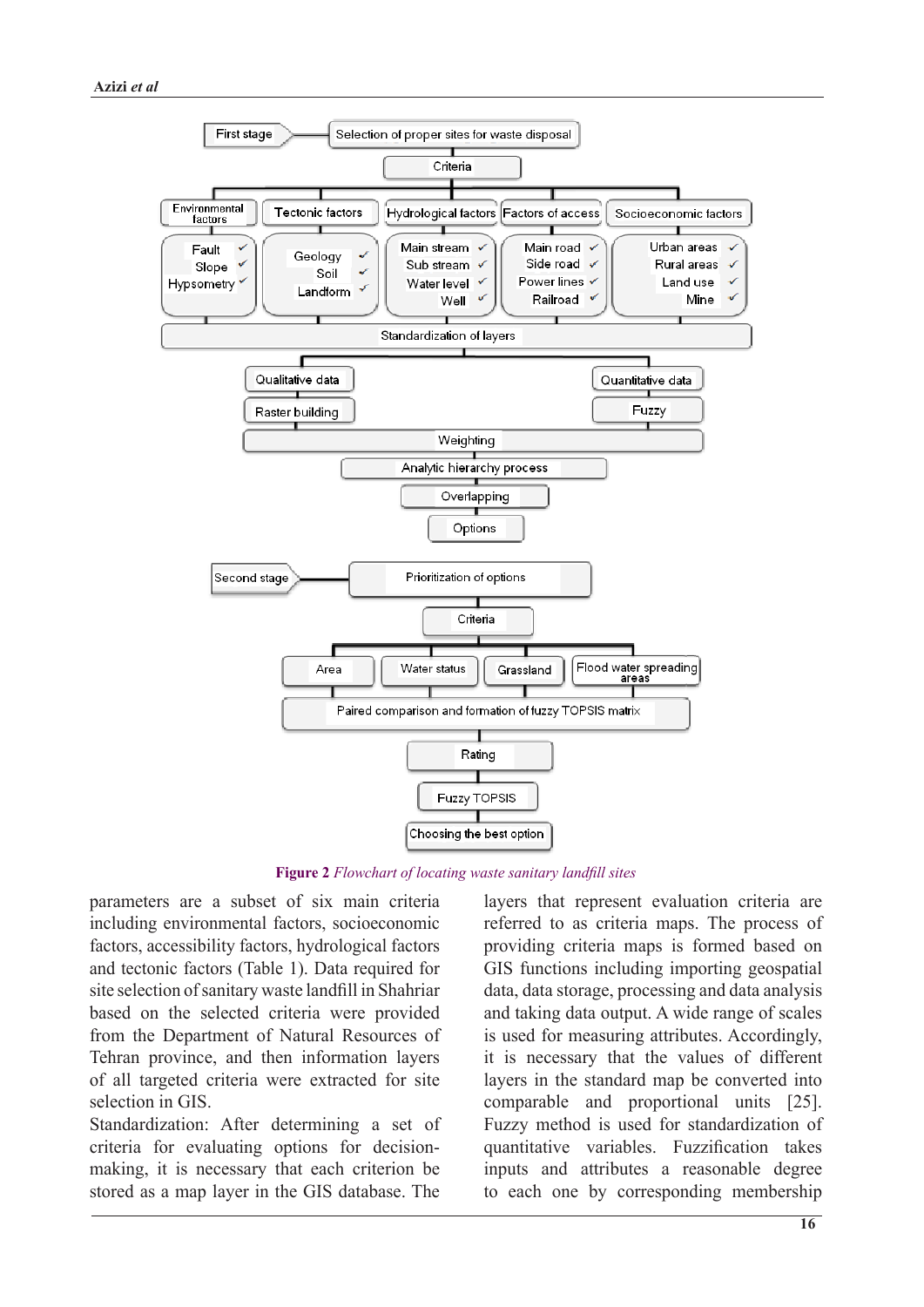functions. Input variables should be in their own defined digital range (e.g., distance from the street from zero to  $500$ ) and outputs are the fuzzy membership degree from linguistic determining sets (between zero and one) [25]. For qualitative data (such as land use layer) each specific use was scored and then converted into a raster laver by experts' view in the range of zero to one.

Weighting by FAHP method: Criteria maps are not of the same importance in achieving the output. Therefore, it is necessary that criteria maps be scored or in other words be weighted. The aim of weighting criterion is that the importance of each criterion can be expressed relative to other criteria [25]. Fuzzy analytic hierarchy process allows decision makers to express their approximate or flexible primacies with fuzzy numbers [28]. Decision makers can express their view in general format as optimistic. pessimistic and average [29]. In 1996, extent analysis method was proposed by Chang with the following steps  $\begin{bmatrix} 30 \\ 0 \end{bmatrix}$ . A hierarchical diagram and The definition of fuzzy numbers for performing paired comparisons to perform comparisons, the definition of fuzzy numbers and fuzzy scales are needed. A sample of these

| Table 1 Criteria, sub criteria and acceptable range of quantity data |  |  |
|----------------------------------------------------------------------|--|--|
|----------------------------------------------------------------------|--|--|

| <b>Criteria</b>              | Sub criteria                                              | Type of data<br>(quantity)                   | Limitation                                                             |
|------------------------------|-----------------------------------------------------------|----------------------------------------------|------------------------------------------------------------------------|
| environmental factors        | Fault<br>Slope<br>Hypsometry                              | quantity<br>quantity<br>quality              | 150-300 meter<br>$0-10%$<br>moderate                                   |
| socioeconomic factors        | Urban area<br>Rural point<br>Landuse<br>Mine              | quantity<br>quantity<br>quality quantity     | 2000-3000 meter<br>500-1000 meter<br>Compatible use,s<br>150-300 meter |
| accessibility factors        | Primary road<br>Secondary road<br>Power line<br>Rail road | quantity<br>quantity<br>quantity<br>quantity | 300-1000 meter<br>150-300 meter<br>200-400 meter<br>300-1000 meter     |
| hydrological factors         | Primary river<br>Secondary river<br>Water table<br>well   | quantity<br>quantity<br>quantity<br>quantity | 300-600 meter<br>200-400 meter<br>$10-20$ meter<br>300-400 meter       |
| tectonic factors             | Geology<br>soil<br>Landform                               | quality quality<br>quality                   | Hard formations<br>Fine texture<br>Low height and plans                |
| <b>Environmental factors</b> | Flood Spread area<br>Range<br>Water quality               | quantity<br>quality quality                  | 300-600 meter<br>Poor cover<br>poor                                    |

#### **Table 2** Linguistic variables and their scales

| Certain number | <b>Definition</b>          | <b>Triangular fuzzy scale</b> |  |
|----------------|----------------------------|-------------------------------|--|
|                | Exactly equal              | (1,1,1)                       |  |
|                | Equally important          | (1/2,1,3/2)                   |  |
|                | Lesser importance          | (1,3/2,2)                     |  |
| 4              | The importance of strong   | (3/2, 2, 5/2)                 |  |
|                | The importance of a strong | (2,5/2,3)                     |  |
| 6              | Absolute importance        | (5/2,3,7/2)                   |  |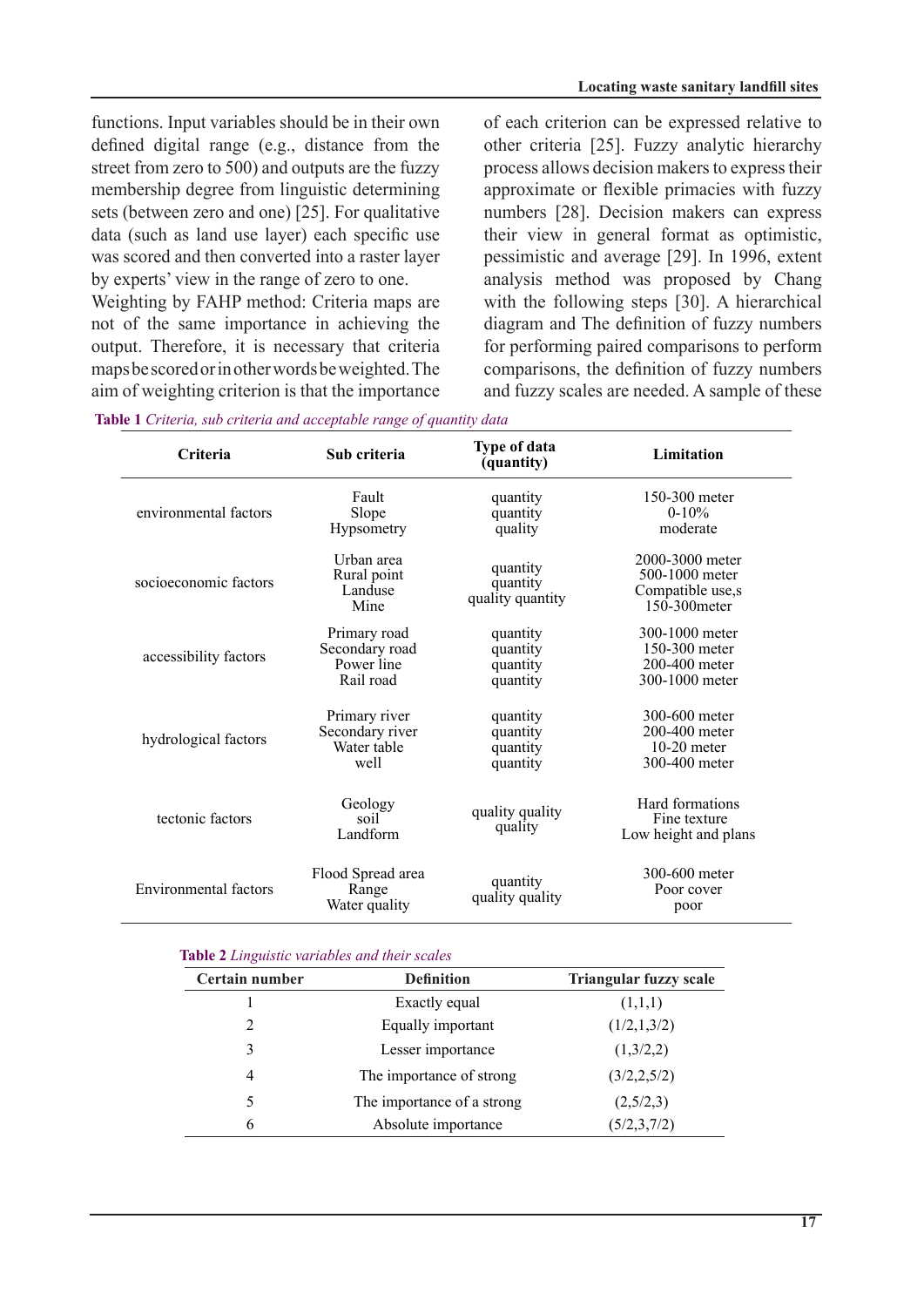tables is given in the table below. Formation of paired comparison matrix using fuzzy numbers Paired comparison matrix  $\langle \tilde{A} \rangle$  contains defined fuzzy numbers and is as follows.

$$
\tilde{A} = \begin{bmatrix}\n1 & \widetilde{a_{12}} & \dots & \widetilde{a_{1n}} \\
\widetilde{a_{21}} & 1 & \dots & \widetilde{a_{2n}} \\
\vdots & \vdots & \ddots & \vdots \\
\widetilde{a_{n1}} & \widetilde{a_{n2}} & \dots & 1\n\end{bmatrix}
$$

Equation  $(1)$ :

Si can be calculated by the following equation for each paired comparison matrix rows of Si which is a triangular fuzzy number.

$$
S_i = \sum_{j=1}^{m} M_{gi}^j \times [\sum_{i=1}^{n} \sum_{j=1}^{m} M_{gi}^j]^{-1}
$$

Equation  $(2)$ :

where i represents the row number, *j* represents the column number, and  $M_{gi}^{j}$  is triangular fuzzy numbers of paired comparison matrices.

$$
\sum_{j=1}^{m} M_{gi}^{j} = \left( \sum_{j=1}^{m} l_j \sum_{j=1}^{m} m_j \sum_{j=1}^{m} u_j \right)
$$

Equation  $(4)$ :

$$
\sum_{i=1}^{n} \sum_{j=1}^{m} M_{gi}^{j} = \left(\sum_{i=1}^{n} l_i, \sum_{i=1}^{n} m_i, \sum_{i=1}^{n} u_i\right)
$$

Equation  $(5)$ :

$$
\left[\sum_{i=1}^{n} \sum_{j=1}^{m} M_{gi}^{j}\right]^{-1} = \left(\frac{1}{\sum_{i=1}^{n} u_{i}}, \frac{1}{\sum_{i=1}^{n} m_{i}}, \frac{1}{\sum_{i=1}^{n} l_{i}}\right)
$$
  
Equation (3):

On above equations li and mi and ui, are the first to third components of fuzzy numbers, respectively.

$$
S_i = \sum_{j=1}^{m} M_{gi}^j \times \left(\frac{1}{\sum_{i=1}^{n} u_i}, \frac{1}{\sum_{i=1}^{n} m_i}, \frac{1}{\sum_{i=1}^{n} l_i}\right)
$$

$$
= \left(\frac{\sum_{j=1}^{m} l_j}{\sum_{i=1}^{n} u_i}, \frac{\sum_{j=1}^{m} m_j}{\sum_{i=1}^{n} m_i}, \frac{\sum_{j=1}^{m} u_j}{\sum_{i=1}^{n} l_i}\right)
$$

Equation  $(6)$ :

Calculating the magnitude of Sis as compared to each other, in general the order of magnitude of  $Si$  to  $Si$  is obtained from the following equation. Equation  $(7)$ :

$$
V(S_i \ge S_j) = hgt(S_i \cap S_j) = \mu_{s_i}(d)
$$
  
= 
$$
\begin{cases} 1 & \text{if } m_i \ge m_j \\ 0 & \text{if } l_j \ge u_i \\ \frac{l_j - u_i}{(m_i - u_i) - (m_j - u_j)} & \text{otherwise} \end{cases}
$$

Calculating the weight of criteria and options in the paired comparison matrices

To calculate the non-normalized weight of criterion, the magnitude of a triangular fuzzy number should be calculated with other triangular fuzzy numbers and finally the minimum of magnitude represents the non-normalized weight of criterion. For this purpose, the following equation is used. Equation  $(8)$ :

$$
d'(A_i)=Min V(S_i \ge S_k) \qquad k=1,2,\ldots,n, \quad k\neq i
$$

Calculating the final weight vector The final weight vector is obtained from normalizing the criteria weight vector. Equation  $(9)$ :

$$
W = (d(A_1), d(A_2), ..., d(A_n))^t
$$

Overlap: One of the most distinct and exclusive features of GIS is the integration of data for modeling, site selection and determining land suitability through evaluation of land; because, combining the criteria leads to selecting the best place to establish centers and optimal sites. Fuzzy logic is one of the different methods for combining criteria  $[14]$ . In this method different layers are combined by fuzzy operators such as PRODUCT, SUM, OR, AND GAMMA. The most important step of overlapping is selecting an appropriate operator, which depends on the nature of data and how they influence one another.

Prioritizing options using FTOPSIS: TOPSIS method was developed by Hwang and Yoon in 1981. In this method, the selected m is evaluated by parameter n. The basic logic of this model defines the ideal (positive) solution and negative ideal solution. The ideal (positive) solution is a solution that increases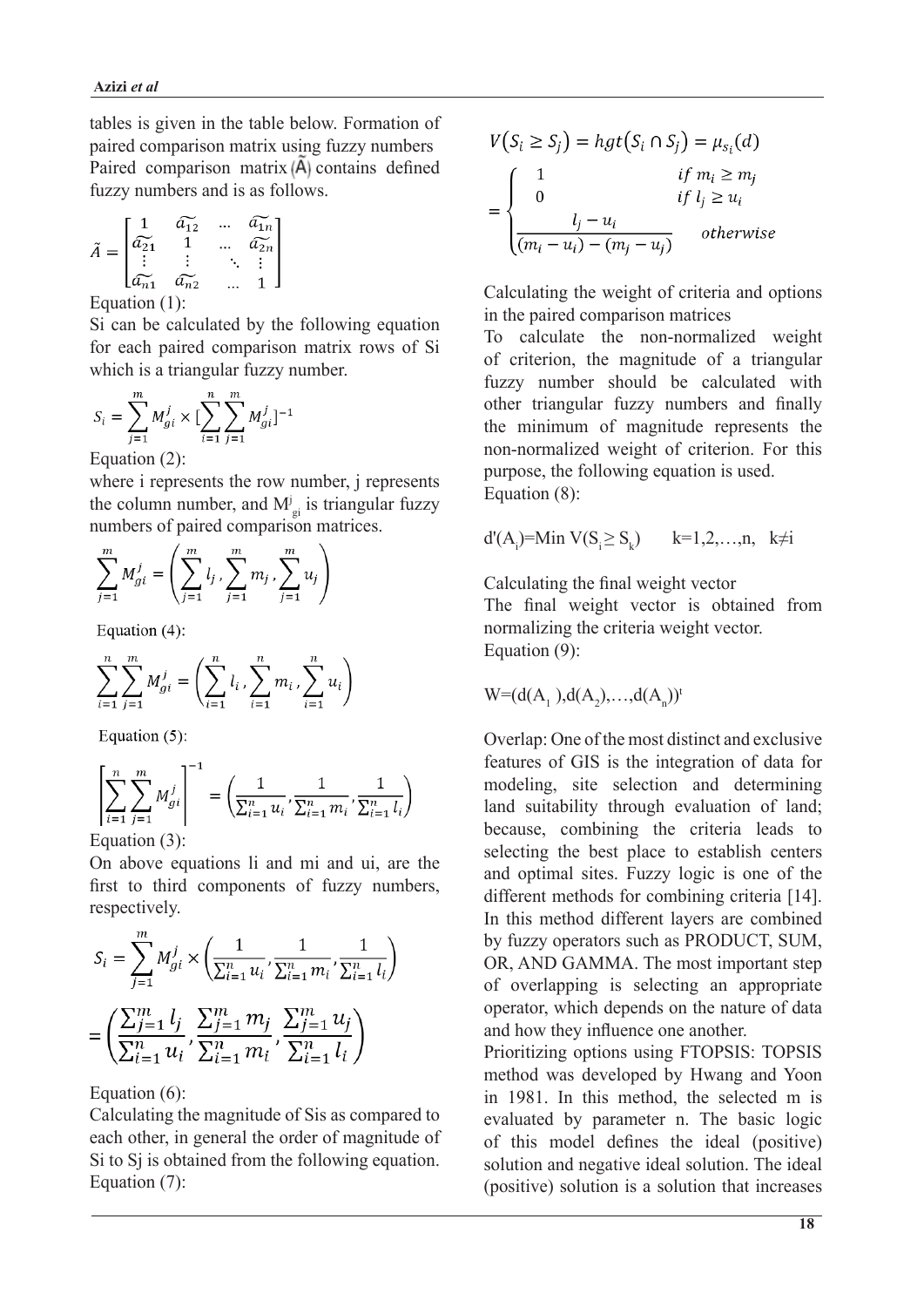profitability criterion and reduces expense criterion. The optimal option is an option that has the minimum distance from the ideal solution and at the same time has the farthest distance from the negative solution. In other words, in TOPSIS method, options that have the greatest similarity to the ideal solution obtain a higher rank [31]. Giving relative importance to options is a feature of fuzzy method; while mathematical and deterministic values are used in deterministic methods. The definition of fuzzy set has been  $expressed in numerous papers [32-35].$ 

Fuzzy TOPSIS: Fuzzy TOPSIS is different from TOPSIS method in that matrix elements or weights belonging to each parameter are expressed as fuzzy. The main logic of fuzzy decision-making techniques is the influence of uncertainty with human thoughts in decision-making. A literature review in this area suggests several ways to use TOPSIS technique as fuzzy [36]. Fuzzy TOPSIS employs TOPSIS method in a fuzzy environment through a fuzzy set. It has the following stages: Selecting linguistic values for each option considering criteria (selecting the importance of options), Constructing normalized weighting matrix., Obtaining positive and negative ideals... Calculating the distance of each option to positive and negative ideals., The degree of similarity to ideal solution and Prioritizing options in descending order (large to small) [37].

# **Results**

Layers are standardized when they are prepared. In this study, the fuzzy method was used to standardize quantitative data. In selecting the function the type of increasing or decreasing criterion should be considered. For example, the distance from faults should be greater to make the site more appropriate for waste disposal, so an ascending function is used here. It should be considered that the sub-criteria of urban areas. rural areas and roads have increasing-decreasing distance due to economic and environmental reasons (Figure 3). The qualitative data were



**Figure 3** Standardized criteria using fuzzy membership functions (in GIS)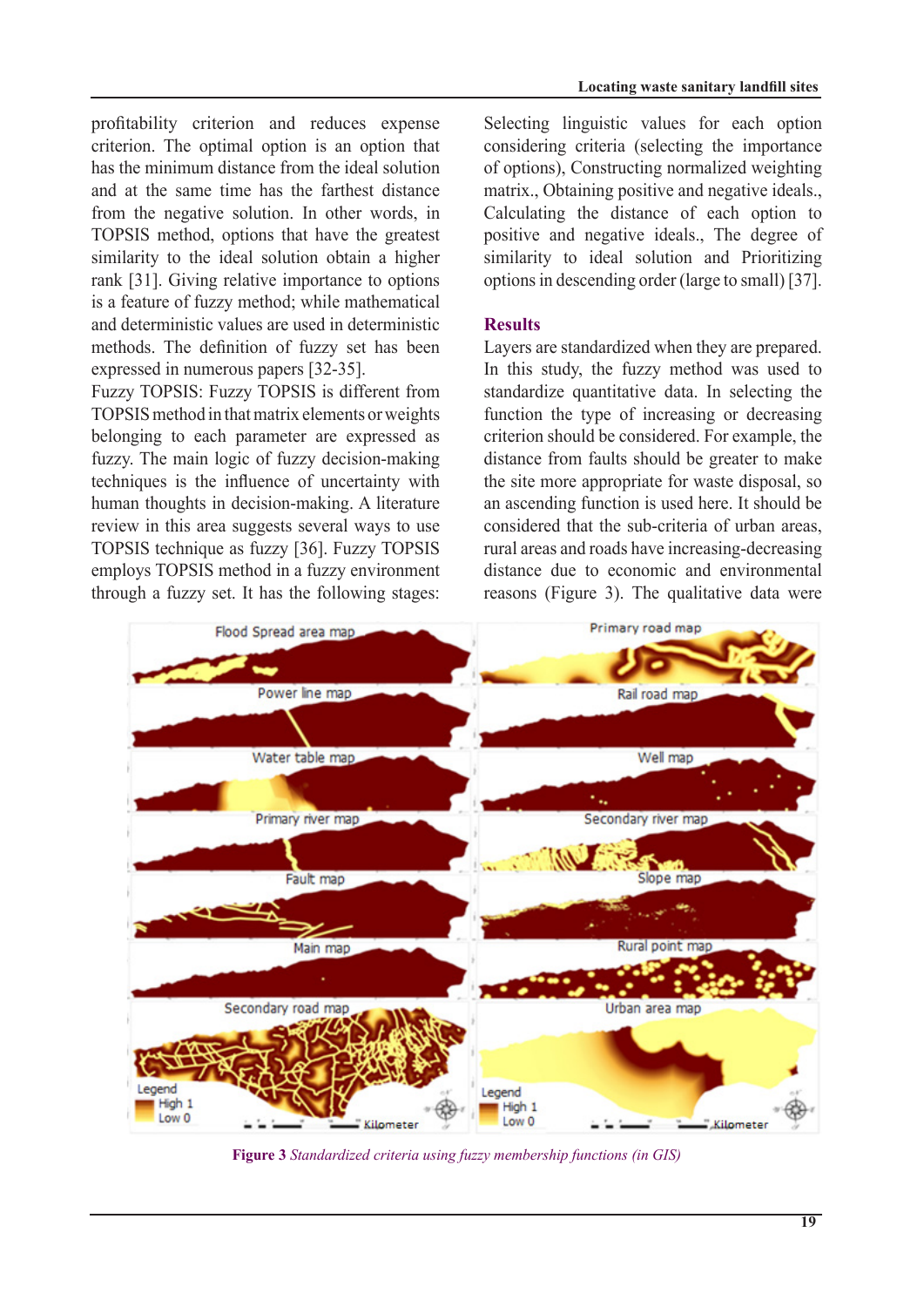

**Figure 4** Standardized criteria using raster functions (in GIS)

converted into a raster layer with rating between zero and one (Figure 4).

When data are standardized, layers should be weighted as each criterion has a different effect on determination of the appropriate landfill site selection. In this method, first, fuzzy numbers and fuzzy scales used were determined and then paired matrices were generated by related criteria. Layers were compared by decision makers as pairwise by fuzzy numbers and entered into related tables as fuzzy numbers [20]. When paired comparison matrix was formed and completed, the weight of each criterion was determined by developmental analytical method. To this end, a software program in MATLAB environment was used and the weight of each criterion was

| <b>Criteria</b> | Weight | Criteria          | Weight |
|-----------------|--------|-------------------|--------|
| Urban area      | 0.4258 | Secondary river   | 0.1485 |
| Rural point     | 0.2742 | Water table       | 0.1598 |
| Land use        | 0.1841 | Well              | 0.3422 |
| Mine            | 0.1159 | Geology           | 0.4279 |
| Primary road    | 0.379  | Soil              | 0.4146 |
| Secondary road  | 0.2232 | Landform          | 0.1575 |
| Power line      | 0.1598 | Fault             | 0.1936 |
| Rail road       | 0.2381 | Slope             | 0.3865 |
| Primary         | 0.3494 | <b>Hypsometry</b> | 0.4199 |

*<u>Table 3 The final weight of laver</u>* 

determined by entering the data of the comparison tables which were fuzzy numbers (Table 3).

Each criterion map is multiplied by the weight from FAHP method to perform overlap with fuzzy method. Eventually, all maps are combined by fuzzy operators and the best options are selected; therefore, the resulting map shows areas suitable for waste landfill  $(Figure 5)$ . The obtained sites in this map are classified as very good, good, moderate, poor and very poor.

When hierarchical fuzzy technique was used to achieve the priority weights of areas for each sub-criterion, fuzzy TOPSIS method was used for final prioritization of selected options (Figure  $6$ ). To this end, a software program in MATLAB environment was used, and the weights obtained for criteria in the second stage were calculated by FAHP method (Table 4) and TOPSIS stages were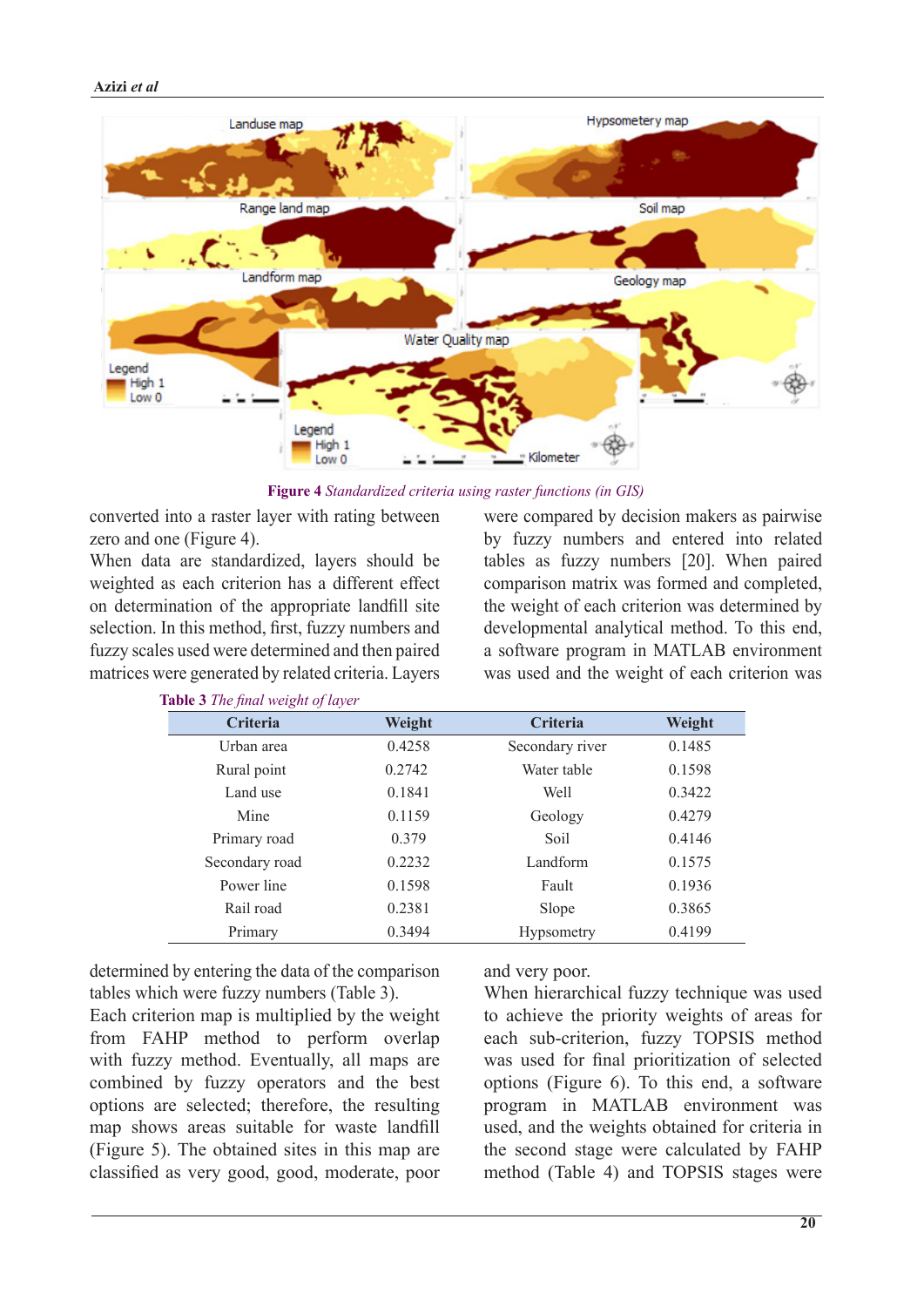

**Figure 5** *Map* of overlapped layers (in GIS)

|  |  |  |  |  |  | Table 4 The calculated weight of each criterion using FAHP |
|--|--|--|--|--|--|------------------------------------------------------------|
|--|--|--|--|--|--|------------------------------------------------------------|

| Area  | <b>Water Quality</b> | <b>Range</b> | <b>Flood Spread area</b> | <b>Criteria</b> |
|-------|----------------------|--------------|--------------------------|-----------------|
| 0.182 | 0.2454               | 0.1937       | በ 379                    | Weight of FAHP  |

```
Table 5 Prioritize options
```

| The similarity to<br>the positive ideal<br>solution (CC) | <b>Options</b> | <b>Prioritize Options</b> | The similarity to the<br>(CC) positive ideal<br>solution | <b>Option</b> | <b>Prioritize Options</b> |
|----------------------------------------------------------|----------------|---------------------------|----------------------------------------------------------|---------------|---------------------------|
| 0.8944                                                   | 10             | 17                        | 0.8702                                                   | 8             |                           |
| 0.9023                                                   | 26             | 18                        | 0.8788                                                   | 5             | 2                         |
| 0.884                                                    | 7              | 19                        | 0.9113                                                   | 3             | 3                         |
| 0.8937                                                   | 13             | 20                        | 0.8291                                                   | 18            | $\overline{4}$            |
| 0.8858                                                   | 30             | 21                        | 0.9247                                                   | 17            | 5                         |
| 0.8937                                                   |                | 22                        | 0.8469                                                   | 27            | 6                         |
| 0.8643                                                   | 25             | 23                        | 0.8755                                                   | 28            | 7                         |
| 0.8499                                                   | 14             | 24                        | 0.9455                                                   | 20            | 8                         |
| 0.8684                                                   | 23             | 25                        | 0.8516                                                   | 22            | 9                         |
| 0.8767                                                   | 16             | 26                        | 0.8716                                                   | 11            | 10                        |
| 0.8944                                                   | 9              | 27                        | 0.8858                                                   | 21            | 11                        |
| 0.8941                                                   | 24             | 28                        | 0.8772                                                   | 19            | 12                        |
| 0.8797                                                   | 31             | 29                        | 0.8714                                                   | 29            | 13                        |
| 0.8711                                                   | 6              | 30                        | 0.8674                                                   | $\mathbf{2}$  | 14                        |
| 0.8499                                                   | 4              | 31                        | 0.8672                                                   | 12            | 15                        |
|                                                          |                |                           | 0.8537                                                   | 15            | 16                        |



**Figure 6 Map Option Capable areas and 3 top Option**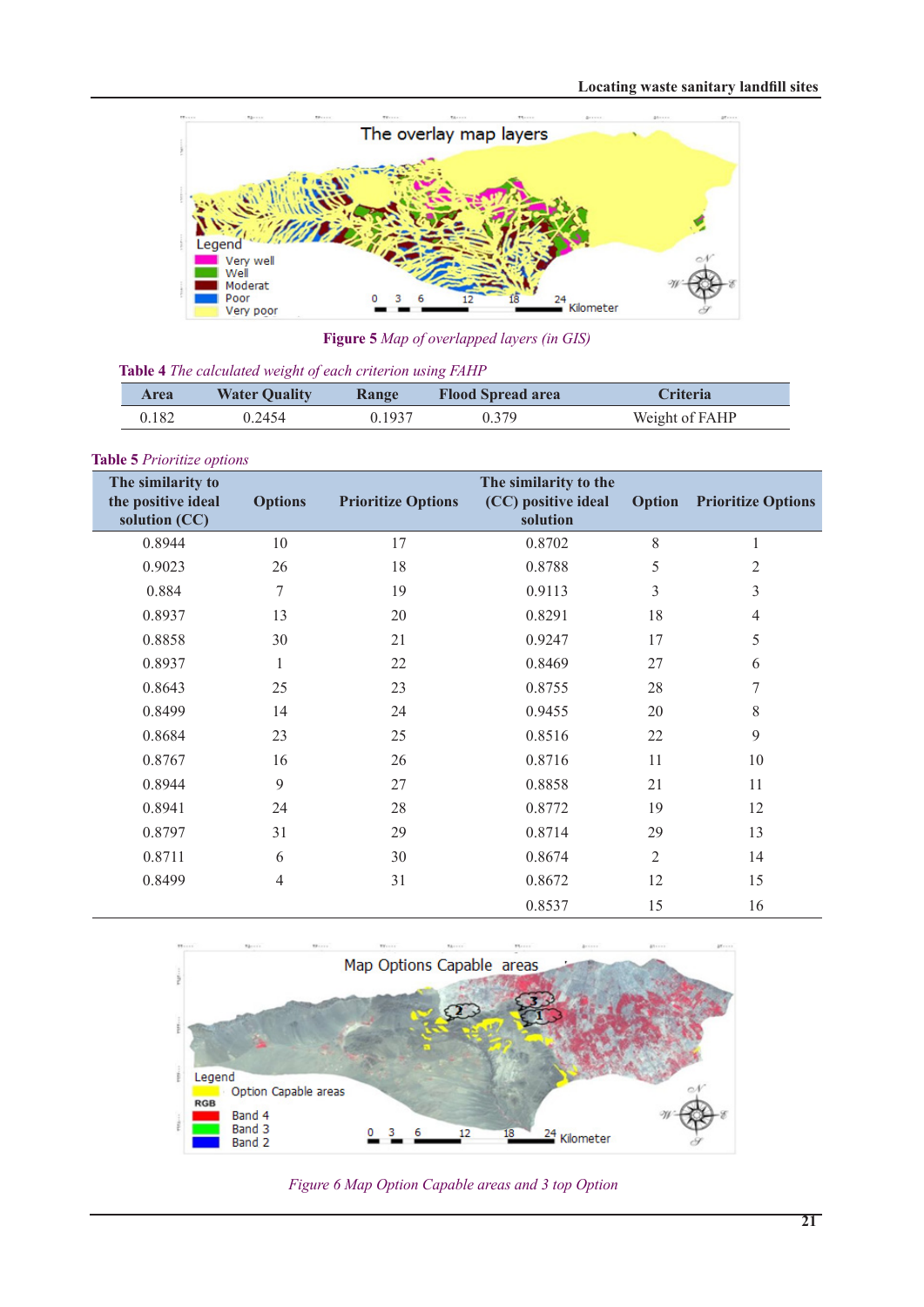implemented through equations 12-15. The results of this analysis are shown in Table 5.

# **Discussion**

Taking active and preventive approaches in environmental planning is the most effective approach to avoid environmental consequences of human activities. Among active approaches, selecting a site for different projects including landfills will effectively prevent possible risks in waste landfills. Due to the high volume of data used to determine optimal location of landfills and the study results, it can be stated that GIS is a unique tool for evaluating operations due to its ability to use different functions, to change and manipulate data, to combine different information layers and to use satellite images and the results from interpretation of these images, so it might be impossible to conduct these studies accurately and fast without using GIS. Furthermore, the multi-criteria evaluation method employs combined information of several criteria to form an evaluation parameter and helps decision-makers to choose the correct option by providing the necessary conditions for considering various criteria. According to the results, the first priority was identified with the area of 107.49 acres as the proposed and final site for waste landfill of Shahriar. In terms of environmental factors, the proposed area is 150 m away from faults, with a slope of less than  $6\%$ and altitude of 1000-1200 meters. In terms of socio-economic factors, according to available standards, in the distance of 3-20 km away from urban areas, there is a distance more than 500 meters from rural areas, 150 meters away from mines and registered as a poor pasture. In terms of factors of access, the proposed area is 300-10000 meters away from main roads, 150-5000 meters away from subroads, more than 300 meters away from the railway and 200 meters away from power transmission lines. In terms of hydrological and tectonic factors, the area has a favorable condition regarding the required standards. A criterion that should be considered according to international and environmental standards in waste landfill site selection is windroses and land price, but they were not considered in this study due to the unavailability and restrictions. However, the absence of these layers did not affect the results, as the suggested area has poor pasture land use and is in the southwest of Shahriar and is not in the direction of main winds i.e. west direction. Therefore, the results show that the present study has better performance based methods in weighting and rating; as than previous studies because of using fuzzythey consider continuous and imprecise nature of effective criteria and natural phenomena in weighting and rating. Among these studies, the study of Moeinaddini et al. in 2011 conducted on site selection for solid waste disposal in Alborz Province [38] and the study of Niknam and Hafezi Moghadas in 2010 on site selection for waste landfill in Golpayegan by using GIS can be noted [39]. Fuzzy-based methods were not used in rating in the first study and in weighting in the second study and continuous and imprecise nature of criteria and natural phenomena were not considered in site selection. Also Chitsazan et al. in 2013 investigated site selection for waste landfill in Ramhormoz  $[40]$ . The strengths of this study include the use of fuzzy-based methods for weighting criteria and considering an important criterion of wind direction. Finally, it is recommended that criteria of windrose and land price be considered for their impact on site selection for waste landfill

# **Conclusion**

Combined implementation of FAHP and fuzzy TOPSIS methods and their results in this study proved the validity of this conclusion. as shown above (Figure 8). The final results of layer overlap led to 31 options as appropriate areas for waste landfill. Most options were located in areas with poor pasture land use and away from agricultural and urban areas. Prioritization in the second stage determined option 8 located in southwest of Shahriar as the final option. Given that more than 800 tons of wastes are generated per day in Shahriar and there is only one active waste landfill in Akhtarabad for disposal and recycling of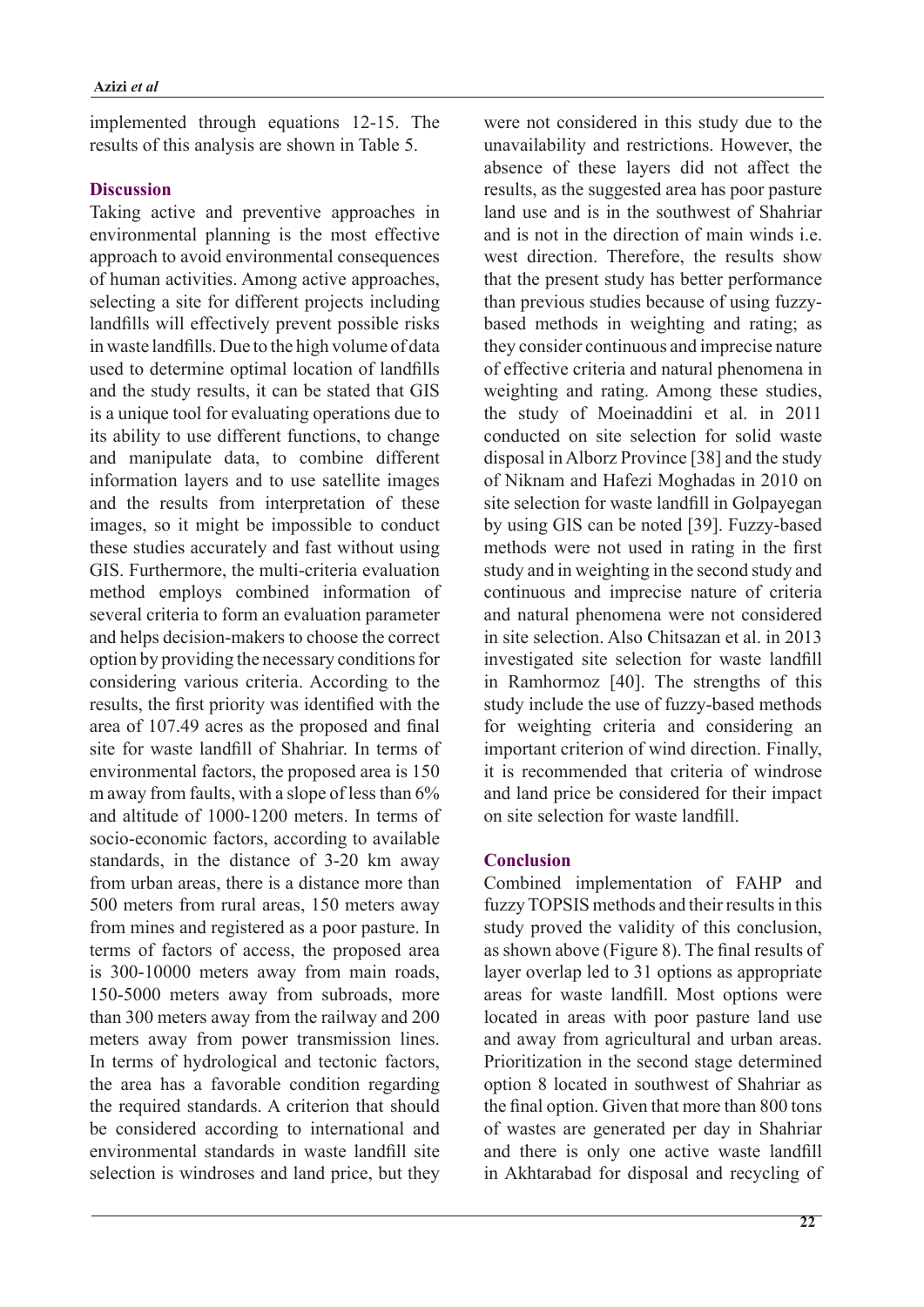these wastes, the suggested landfill is located in a better location than the current landfill with regard to environmental criteria, economic feasibility and potential for development in future.

### **Acknowledgements**

The authors would like to acknowledge the generosity of people who agreed to participate in this research.

### **Contributions**

Study design: SA, PH, AT Data collection and analysis: PH, AT, SF, RA Manuscript preparation: SA, SF

# **Conflict of interest**

"The authors declare that they have no competing interests."

#### **References**

1- Rahman M, Hogue A. Site suitability analysis for solid waste disposal using GIS: A case study on KCC area. The Journal of Geo-Environment2006; 6: 72-86.

2- Akbar V, Raja MA. Chuvash SH, Shams R. Landfill site selection by combining GIS and fuzzy multi criteria decision analysis, case study: Bandar Abbas, Iran. World Applied Sciences Journal 2008: 3: 39-47.

3- Abdoli MA. Solid waste management system and its control method. Tehran: publication of material recycled into the city; 1993.

4- Alai Taleghani M, Sanjari F, Jalilean A. Locate optimal sites for landfilling municipal solid waste Kermanshah experimental method based on region features geomorphology. Journal of Urban and Regional Studies and Research 2010; 2(6): 19-34.

5- Tkdstan A Evaluate different measures of waste disposal sites. First national conference on environmental engineering. Tehran University; 2006.

6- Baban SM J, Flannagan J. Developing and implementing GIS- assisted constraints criteria for planning landfill sites in the UK. Planning Practice and Research1998: 13(2): 139-51.

7- Nowambuonwo OJ, Mughele ES. Using geographic information system to select suitable landfill sites for megacities (case study of Lagos, Nigeria). Computing, Information Systems & Development Informatics2012;  $3(4):49.$ 

8- Nazari A, Salarirad MM, Aghajani Bazzazi A. Landfill site selection by decision-making tools based on fuzzy multi-attribute decision-making method. Environment Earth Science 2012; 65: 1631-42.

9- Shamsaei fard KH. Locating solid waste sanitary landfills using GIS (case study Boroojerd) [dissertation: Degree of master of science]. Tehran: Tarbiat Moallem University; 2003: 191.

10- Management and planning organization. Design, implementation, maintenance and operation of municipal sanitary pit soil. Tehran: Office of **Engineering and Development Standards 2001: 217.** 

11- Hala A, Effat MN, Hegazy. Mapping potential landfill sites for north sinai cities using spatial multicriteria evaluation. *The Egyptian Journal of* Remote Sensing and Space Sciences 2012; 15: 125-33.

12- Nas B, Cay T, Iscan F, Berktay A. Selection of MSW land fill site for Konya, Turkey using GIS and multi-criteria evaluation. *Environ Monit Assess* 2010; 160: 491-500.

13- chain S. AHP method for solving group decision making fuzzy AHP. Problems Computers & Operation Research2002: 29: 1969 – 2001.

14- Por Ahmad A. Habibi K. Mohammad Zahraei S. Nazari Adli S. Application of fuzzy algorithms and GIS equipment to locate urban case study: City Landfill Babolsar. Journal of Ecology 2007; 33(42): 31-42.

15- Adlin A, Taylor MA. Consistent method to determine flexible criteria weights for multi-criteria transport project evaluation in developing countries. Journal of the Eastern Asia Society for Transportation Studies2005; 6: 3948-63.

16- Ghodsi poor SH. Analytical hierarchy process AHP. Tehran: publication of Amirkabir University. 2000.

17- Salari M, Moazed H, Radmanesh F. Site selection for solid waste by GIS & AHP-FUZZY Logic (case study: Shiraz City). Sunrise Health 139; 11 (1):44.

18- Karsak E, Tolga E. Fuzzy multi-criteria decision-making procedure for evaluating advanced manufacturing system investments. *International* Journal of Production Economics 2001: 69: 49-64.

19- Hadyani Z, Ahadnezhad Roshani M, Kazemizad SH, SHahali A. Urban waste iandfill site selection by fuzzy logic in gis(case study: Zanjan city). *Journal of* Geographical Space 2012; 12(40): 116-33.

20- Rahnama MR, Aghajani H, Fatahi M. Locating landfill site with combining ordered weighted average method and GIS in Mashhad. Journal of Geography and Environmental Hazards 2012; 3: 78-105.